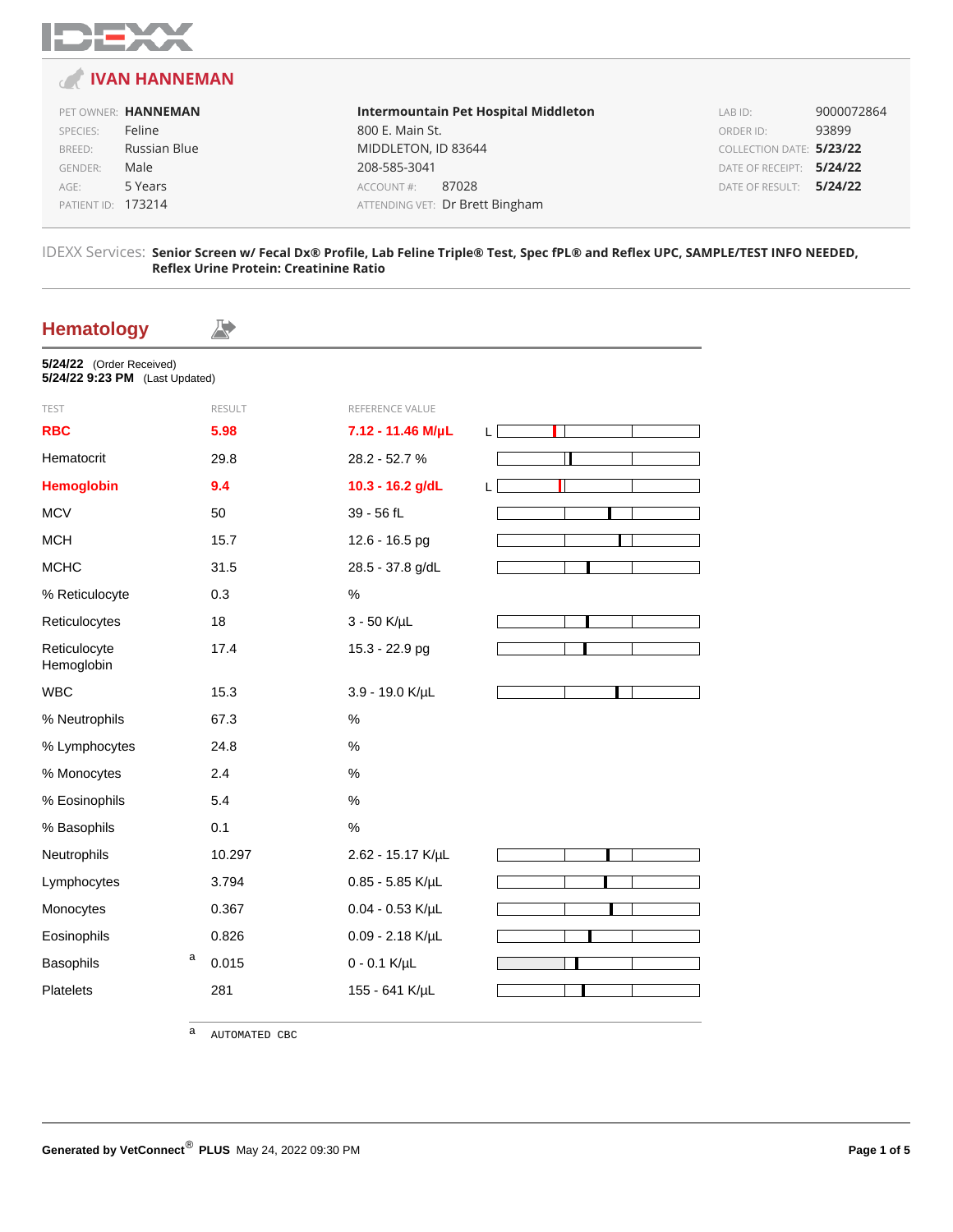

**IVAN HANNEMAN** PET OWNER: **HANNEMAN** DATE OF RESULT: **5/24/22** LAB ID: 9000072864

 $\Rightarrow$ 

## **Chemistry**

| 5/24/22 (Order Received)<br>5/24/22 9:23 PM (Last Updated) |                |                   |    |
|------------------------------------------------------------|----------------|-------------------|----|
| <b>TEST</b>                                                | <b>RESULT</b>  | REFERENCE VALUE   |    |
| Glucose                                                    | 93             | 72 - 175 mg/dL    |    |
| <b>IDEXX SDMA</b>                                          | а<br>11        | $0 - 14$ µg/dL    |    |
| <b>Creatinine</b>                                          | 2.6            | $0.9 - 2.3$ mg/dL | H  |
| <b>BUN</b>                                                 | 56             | 16 - 37 mg/dL     | H  |
| <b>BUN: Creatinine</b><br>Ratio                            | 21.5           |                   |    |
| <b>Phosphorus</b>                                          | 8.3            | 2.9 - 6.3 mg/dL   | ΗI |
| Calcium                                                    | 9.2            | 8.2 - 11.2 mg/dL  |    |
| Sodium                                                     | 155            | 147 - 157 mmol/L  |    |
| <b>Potassium</b>                                           | 5.4            | 3.7 - 5.2 mmol/L  | H  |
| Na: K Ratio                                                | 29             | $29 - 42$         |    |
| Chloride                                                   | 124            | 114 - 126 mmol/L  |    |
| TCO <sub>2</sub><br>(Bicarbonate)                          | 19             | 12 - 22 mmol/L    |    |
| Anion Gap                                                  | 17             | 12 - 25 mmol/L    |    |
| <b>Total Protein</b>                                       | 7.3            | $6.3 - 8.8$ g/dL  |    |
| <b>Albumin</b>                                             | b<br>1.8       | $2.6 - 3.9$ g/dL  | L  |
| Globulin                                                   | 5.5            | $3.0 - 5.9$ g/dL  |    |
| <b>Albumin:</b><br><b>Globulin Ratio</b>                   | 0.3            | $0.5 - 1.2$       | L  |
| <b>ALT</b>                                                 | 16             | 27 - 158 U/L      | L. |
| <b>AST</b>                                                 | 16             | 16 - 67 U/L       |    |
| <b>ALP</b>                                                 | 17             | 12 - 59 U/L       |    |
| <b>GGT</b>                                                 | < 1            | $0 - 6$ U/L       |    |
| Bilirubin - Total                                          | 0.1            | $0.0 - 0.3$ mg/dL |    |
| Bilirubin -<br>Unconjugated                                | 0.0            | $0.0 - 0.2$ mg/dL |    |
| Bilirubin -<br>Conjugated                                  | < 0.1          | $0.0 - 0.2$ mg/dL |    |
| Cholesterol                                                | 175            | 91 - 305 mg/dL    |    |
| <b>Creatine Kinase</b>                                     | 115            | 64 - 440 U/L      |    |
| Hemolysis Index                                            | с<br>$1+$      |                   |    |
| Lipemia Index                                              | d<br>${\sf N}$ |                   |    |

Generated by VetConnect<sup>®</sup> PLUS May 24, 2022 09:30 PM **Page 2 of 5 Page 2 of 5**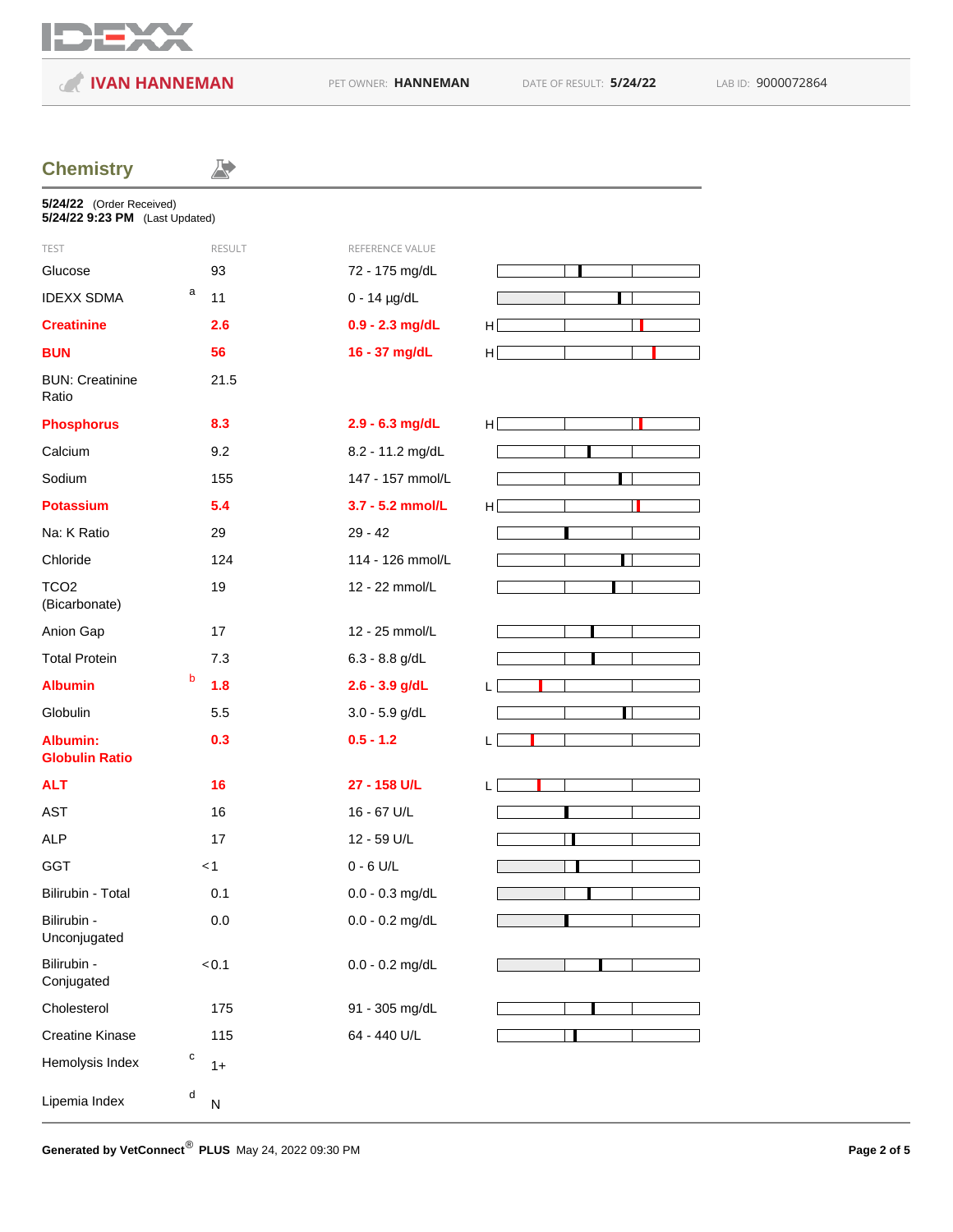

**IVAN HANNEMAN** PET OWNER: HANNEMAN DATE OF RESULT: **5/24/22** LAB ID: 9000072864

### **Chemistry (continued)**

| <b>TEST</b>                                        |   | <b>RESULT</b>                                                                                                                                                                                                                                                                                                                                                                                                                                    | REFERENCE VALUE                                                                                                                                                                                                                                                                                                                                                                                                                                                                                                                                                                    |  |  |  |  |
|----------------------------------------------------|---|--------------------------------------------------------------------------------------------------------------------------------------------------------------------------------------------------------------------------------------------------------------------------------------------------------------------------------------------------------------------------------------------------------------------------------------------------|------------------------------------------------------------------------------------------------------------------------------------------------------------------------------------------------------------------------------------------------------------------------------------------------------------------------------------------------------------------------------------------------------------------------------------------------------------------------------------------------------------------------------------------------------------------------------------|--|--|--|--|
| Spec fPL                                           |   | 2.5                                                                                                                                                                                                                                                                                                                                                                                                                                              | $0.0 - 3.5$ µg/L                                                                                                                                                                                                                                                                                                                                                                                                                                                                                                                                                                   |  |  |  |  |
| Urine Protein:<br>Creatinine Ratio<br>If Indicated |   | A urine protein: creatinine ratio (UPC) has been ordered as indicated by a<br>positive urine protein with an inactive urine sediment.                                                                                                                                                                                                                                                                                                            |                                                                                                                                                                                                                                                                                                                                                                                                                                                                                                                                                                                    |  |  |  |  |
| Urine Creatinine                                   |   | 74.5                                                                                                                                                                                                                                                                                                                                                                                                                                             | mg/dL                                                                                                                                                                                                                                                                                                                                                                                                                                                                                                                                                                              |  |  |  |  |
| Urine Protein                                      | e | 1,290.0                                                                                                                                                                                                                                                                                                                                                                                                                                          | mg/dL                                                                                                                                                                                                                                                                                                                                                                                                                                                                                                                                                                              |  |  |  |  |
| Urine Protein:<br>Creatinine Ratio                 |   | 17.3                                                                                                                                                                                                                                                                                                                                                                                                                                             |                                                                                                                                                                                                                                                                                                                                                                                                                                                                                                                                                                                    |  |  |  |  |
| Color                                              | f | Yellow                                                                                                                                                                                                                                                                                                                                                                                                                                           |                                                                                                                                                                                                                                                                                                                                                                                                                                                                                                                                                                                    |  |  |  |  |
|                                                    | b | SDMA is within the reference interval and creatinine is increased: can be due<br>to artifact (hemolysis), fluctuations around the upper reference interval in<br>well managed and stable kidney disease, post-prandial effects, or heavily<br>muscled animals. Results will likely align with trended testing. Recommended<br>next step: evaluation of other renal function tests and complete urinalysis.<br>RESULT VERIFIED BY REPEAT ANALYSIS |                                                                                                                                                                                                                                                                                                                                                                                                                                                                                                                                                                                    |  |  |  |  |
|                                                    | с | Index of N, 1+, 2+ exhibits no significant effect on chemistry values.                                                                                                                                                                                                                                                                                                                                                                           |                                                                                                                                                                                                                                                                                                                                                                                                                                                                                                                                                                                    |  |  |  |  |
|                                                    | d |                                                                                                                                                                                                                                                                                                                                                                                                                                                  | Index of N, 1+, 2+ exhibits no significant effect on chemistry values.                                                                                                                                                                                                                                                                                                                                                                                                                                                                                                             |  |  |  |  |
|                                                    | е |                                                                                                                                                                                                                                                                                                                                                                                                                                                  | RESULT VERIFIED BY REPEAT ANALYSIS                                                                                                                                                                                                                                                                                                                                                                                                                                                                                                                                                 |  |  |  |  |
|                                                    | f | Renal proteinuria:<br>UPC < 0.2<br>UPC > 0.4<br>www.iris-kidney.com.                                                                                                                                                                                                                                                                                                                                                                             | non-proteinuric<br>UPC 0.2-0.4 borderline proteinuric<br>proteinuric<br>The urine protein: creatinine ratio (UPC) should be interpreted along with a<br>concurrent urinalysis. Pre-renal and post-renal proteinuria need to be<br>ruled-out prior to evaluating renal proteinuria. Renal proteinuria requires<br>proof of persistence by repeating UPC on at least three urine samples<br>collected over a period of at least 2 weeks.<br>Additional interpretive guidelines and management recommendations are<br>available in our online directory on www.vetconnectplus, com or |  |  |  |  |

**Urinalysis**

A<sup>+</sup>

# **5/24/22** (Order Received) **5/24/22 9:23 PM** (Last Updated) TEST RESULT RESULT REFERENCE VALUE Collection CYSTOCENTESIS Color Yellow Clarity CLEAR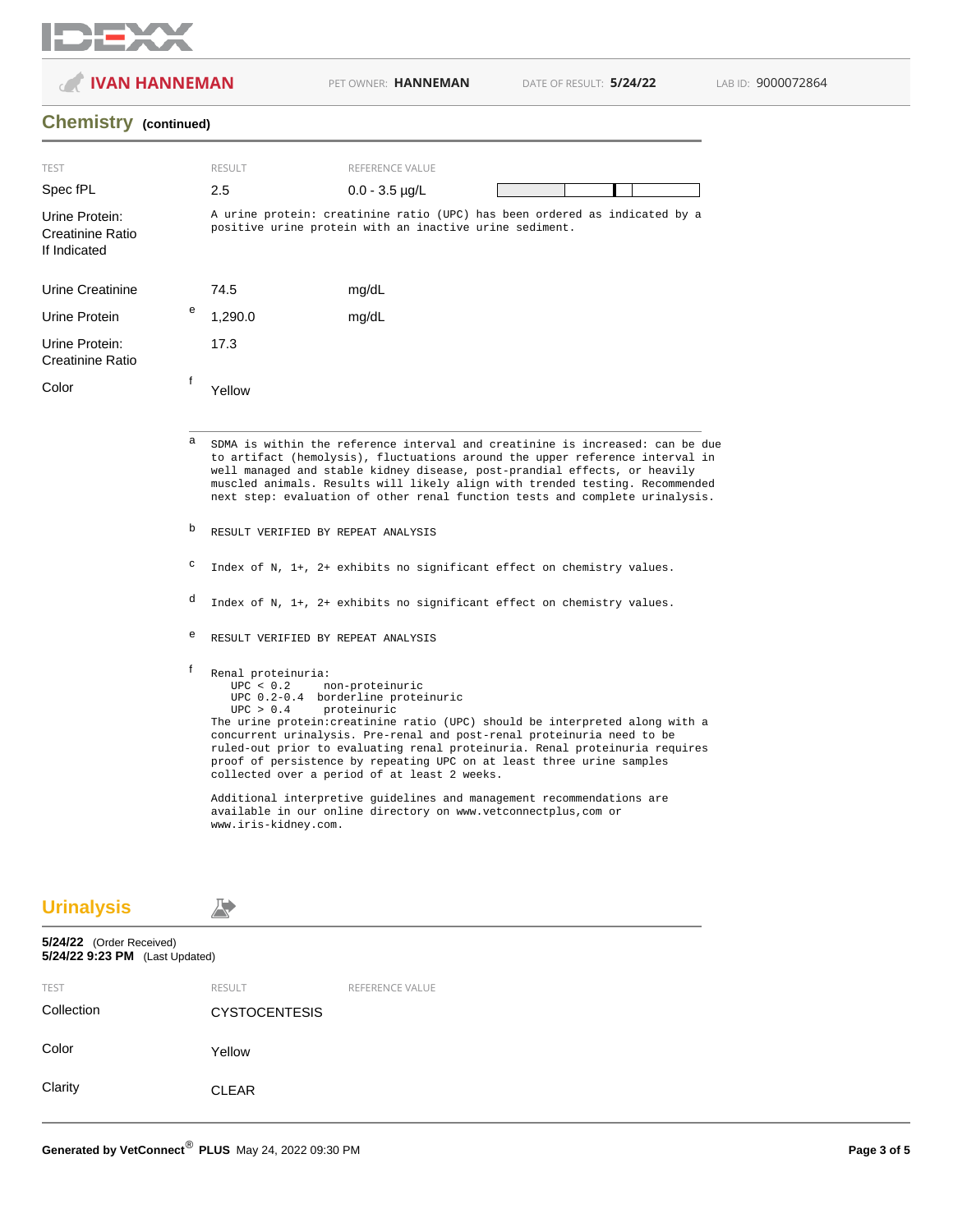

| <b>IVAN HANNEMAN</b><br>$\epsilon$ |                  | PET OWNER: HANNEMAN | DATE OF RESULT: 5/24/22 | LAB ID: 9000072864 |
|------------------------------------|------------------|---------------------|-------------------------|--------------------|
| <b>Urinalysis</b> (continued)      |                  |                     |                         |                    |
| TEST                               | RESULT           | REFERENCE VALUE     |                         |                    |
| <b>Specific Gravity</b>            | 1.020            |                     |                         |                    |
| pH                                 | $6.0\,$          |                     |                         |                    |
| Urine Protein                      | $4+$             |                     |                         |                    |
| Glucose                            | <b>NEGATIVE</b>  |                     |                         |                    |
| Ketones                            | <b>NEGATIVE</b>  |                     |                         |                    |
| Blood /<br>Hemoglobin              | <b>TRACE</b>     |                     |                         |                    |
| Bilirubin                          | <b>NEGATIVE</b>  |                     |                         |                    |
| Urobilinogen                       | <b>NORMAL</b>    |                     |                         |                    |
| White Blood<br>Cells               | $0 - 2$          | $0 - 5$ HPF         |                         |                    |
| Red Blood Cells                    | $0 - 2$          | <b>HPF</b>          |                         |                    |
| Bacteria                           | NONE SEEN        |                     |                         |                    |
| <b>Epithelial Cells</b>            | 1+ (1-2)/HPF     |                     |                         |                    |
| Mucus                              | PRESENT          |                     |                         |                    |
| Casts                              | NONE SEEN        |                     |                         |                    |
| Crystals                           | <b>NONE SEEN</b> |                     |                         |                    |

### **Endocrinology**

| 5/24/22 (Order Received)<br>5/24/22 9:23 PM (Last Updated) |   |               |                                                                                                                                                                                                                                                                                                       |  |  |
|------------------------------------------------------------|---|---------------|-------------------------------------------------------------------------------------------------------------------------------------------------------------------------------------------------------------------------------------------------------------------------------------------------------|--|--|
| <b>TEST</b>                                                |   | <b>RESULT</b> | REFERENCE VALUE                                                                                                                                                                                                                                                                                       |  |  |
| Total T4                                                   | a | 1.7           | $0.8 - 4.7$ $\mu$ g/dL                                                                                                                                                                                                                                                                                |  |  |
|                                                            | а | response.     | Cats with no clinical signs of hyperthyroidism and a T4 within the reference<br>interval are likely euthyroid. Cats with concurrent illnesses may need<br>further assessment. For cats being treated for hyperthyroidism with<br>controlled clinical signs, this result suggests adequate therapeutic |  |  |

 $\overrightarrow{A}$